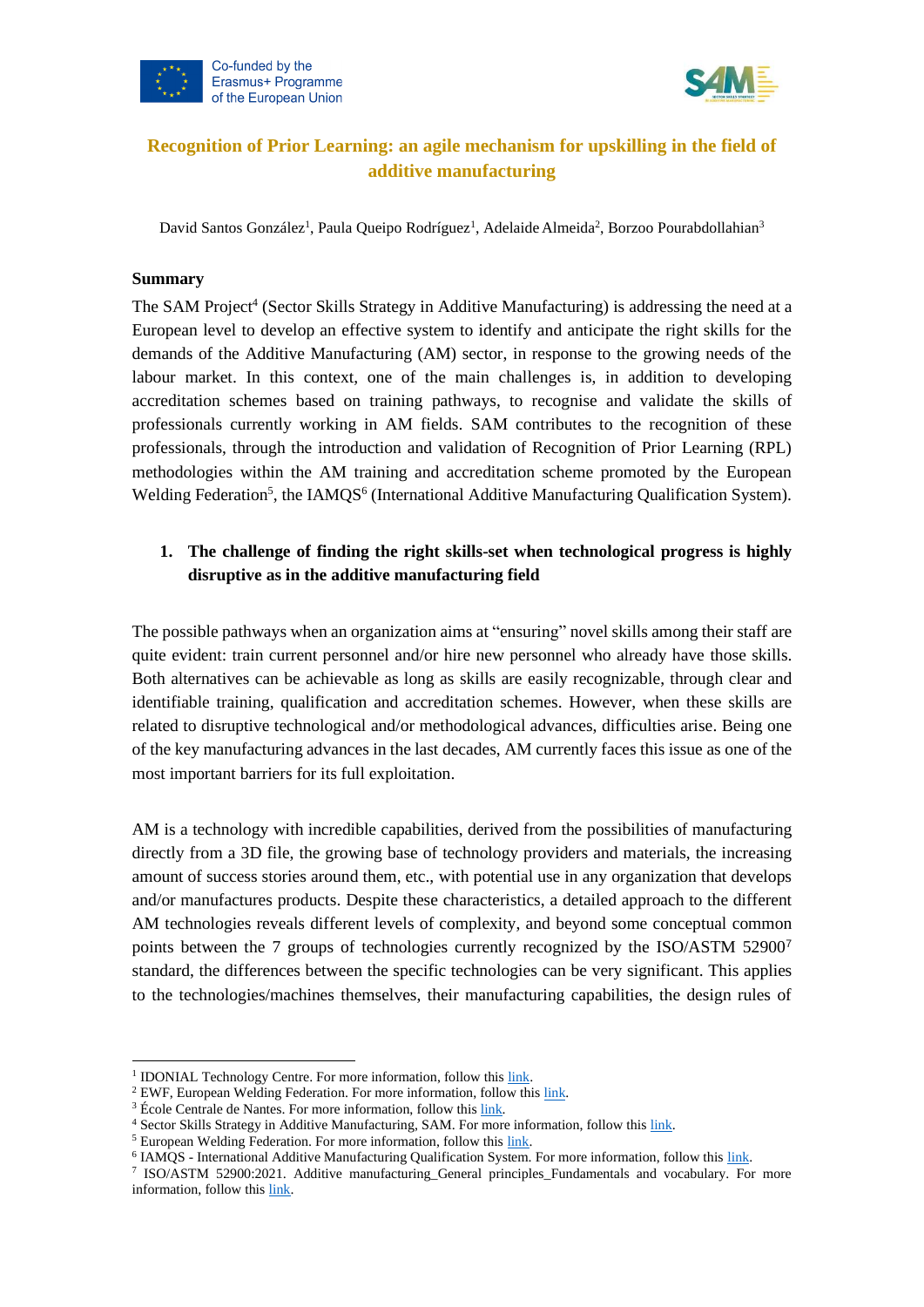



application to each one of them, and finally, to the skills required to achieve and efficient implementation of one specific AM technology.

As a technological advance causing a big impact on the industry, different training initiatives have aroused around AM in recent years, but they are focused on limited and/or very specific subjects, and represent isolated efforts for providing knowledge and for generating skills on AM, lacking in recognition at levels beyond the framework that have designed and implemented them, thus most of them lack a wider, international and intersectoral recognition by industry.

### **2. Generating widely recognized knowledge and experience schemes around AM.**

If it was exclusively taken into account what have been described in the previous sections, the outlook would be that AM holds a great potential from a technological point of view, but that the lack of wide and internationally recognizable schemes of skills can act as an important barrier for a wider and better industrial implementation. The good news is that remarkable efforts are being made to provide the market with a clear skills training, recognition and accreditation scheme around the different AM technologies. The International Additive Manufacturing Qualification System (IAMQS), for example, is being promoted and developed thanks to the impetus of the European Welding Federation (EWF<sup>8</sup>), with the support of its partners in the European funded projects CLLAIM<sup>9</sup>, SAM<sup>10</sup> and ADMIRE<sup>11</sup>, that are coordinated to define and develop:

- AM professional profiles, for different industrial AM technologies.
- Competence units that structure and define the required knowledge and skills for the different AM professional profiles.
- Training pathways, through which potential candidates can obtain recognition and accreditation against the defined competence units and professional profiles.
- Methodologies and tools for the training, evaluation and accreditation of candidates.
- Pilot activities, aimed at validating the identified methodologies and tools.

Thanks to these activities, EWF and its partners are producing an internationally recognizable scheme for training and accreditation around AM technologies, aligned with industrial requirements, to which training organizations will be able to associate, and which is the most important effort of standardization of the provision and the recognition of skills around these technologies at European level.

<sup>8</sup> European Welding Federation. For more information, follow thi[s link.](https://www.ewf.be/)

<sup>9</sup> Creating Knowledge and Skills in Additive Manufacturing, CLLAIM. For more information, follow thi[s link.](http://www.cllaimprojectam.eu/)

<sup>&</sup>lt;sup>10</sup> Sector Skills Strategy in Additive Manufacturing, SAM. For more information, follow this [link.](https://www.skills4am.eu/)

<sup>&</sup>lt;sup>11</sup> European Master Degree in METAL ADDITIVE MANUFACTURING, ADMIRE. For more information, follow thi[s link.](http://www.admireproject.eu/)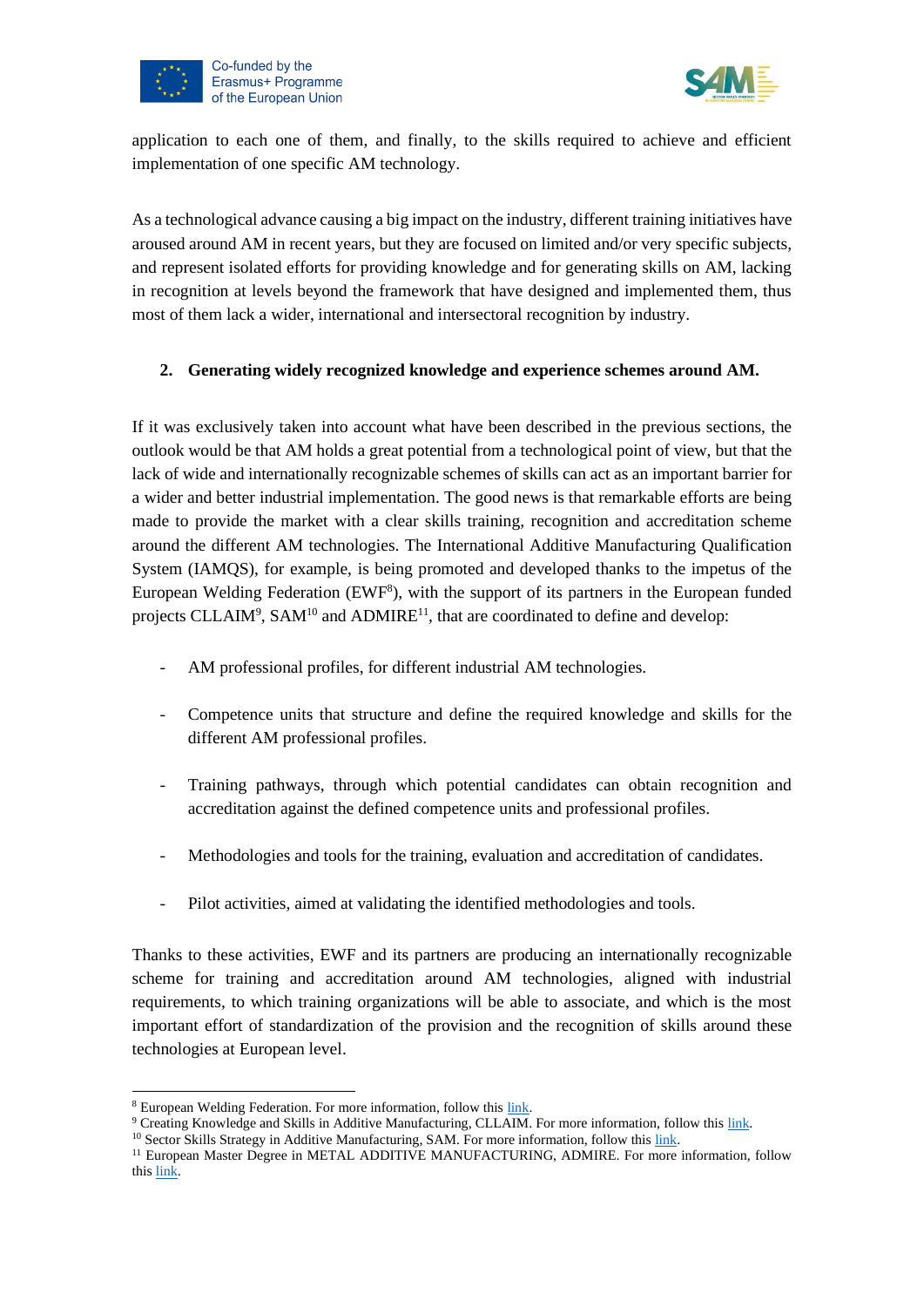



#### **3. IAMQS: a single scheme, several pathways to develop and accredit skills in AM.**

IAMQS is therefore a training and qualification system that ensures skills recognition and accreditation scheme in the field of AM. IAMQS offers a training-type pathway, which allows the trainee to:

Identify the fields of AM in which to be trained and/or accredited, based on the different professional profiles available, for the different AM technologies covered by the system.



*Figure 1: Definition of terms related to a professional profile<sup>12</sup>*

- Based on the selection of a professional profile, the trainee will be trained in the related competence units, and prove, when appropriate, that he/she has earned the required theoretical and/or practical knowledge for each of them.
- Based on passing the tests and demonstrations (when applicable) for the different competence units, demonstrate having all the necessary knowledge and skills foreseen for a specific professional profile.

The progression within the IAMQS assumes that the trainee starts from low levels of prior knowledge and experience, and therefore demands that she/he will be trained on the different competence units, to undergo then an examination phase. Under this itinerary, positive evaluation for the different competence units allows the candidate to obtain partial or complete qualification for a specific AM professional profile.

<sup>&</sup>lt;sup>12</sup> This diagram is extracted from the document "Definition of Professional Profiles Design & Review Process and AM Sectoral Framework to Sustain and Feed the AM Qualification System" (deliverable from SAM project). For accessing the full document, follow this [link.](https://www.skills4am.eu/documents/D3.1%20Methodology%20review%20and%20design%20PP_M34.pdf)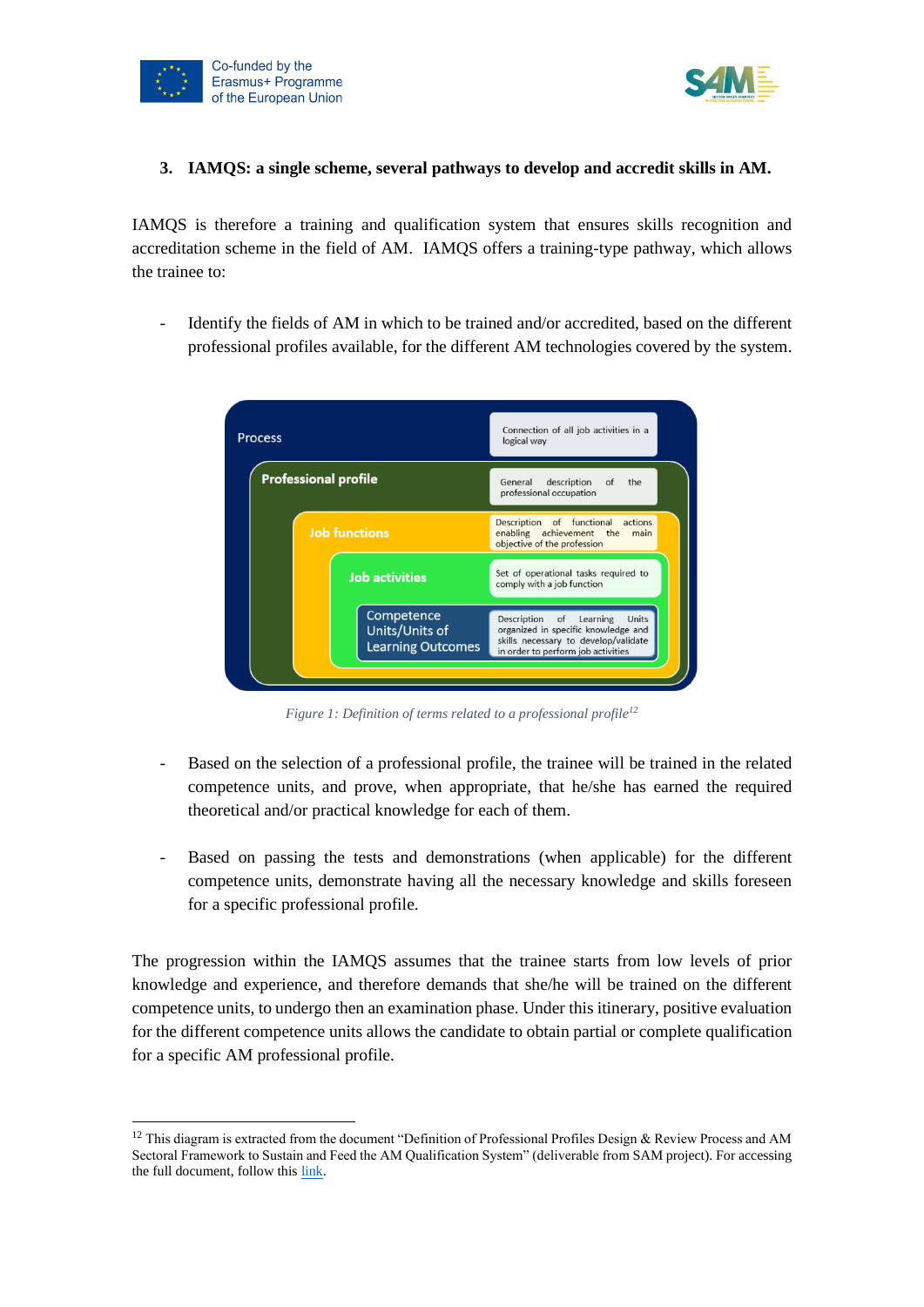



However, it is necessary to take into account that although AM is a discipline perceived sometimes as novel by the general public, many professionals have already developed important skills around it, based on previous training activities, based on their own professional activity, or thanks to a combination of both. In this sense, the IAMQS system contemplates a second pathway, which relies on a Recognition of Prior Learning (RPL), that is, the recognition and validation of previously obtained skills without the need to undergo a training process, in line with the same professional profiles and competence units' scheme.

Thus, under IAMQS, three possible pathways for qualification in the field of AM are contemplated:

- 1) Training itinerary: the trainee can be trained in the required skills for each AM professional profile and competence units, by attending courses developed around them, and by successfully passing the respective qualification exams.
- 2) RPL itinerary: the candidate can present and show evidences related to skills already obtained on a selected AM professional profile and competence unit/s, which may give the candidate the right to access the qualification exams, without the need to receive a prior training.
- 3) A "mixed" itinerary, in which the candidate can choose a Training or RPL itinerary for each competence unit, depending on the candidate´s prior level of knowledge and skills.

Especially for experienced AM professionals, the RPL pathway is therefore of high interest, as it provides a skills accreditation alternative that is able to take into account their past experience, compatible with their working activity and time availability. Of course, RPL does not exclude that the candidates can choose to undergo a training in competence units where their skills are less developed.

# **4. Recognition or Prior Learning within the International Additive Manufacturing Qualification System scheme.**

The basic application of RPL in the context of IAMQS was originally developed in the CLLAIM project for the Metal AM Operators, Designers and Supervisors, and later on refined in the SAM project for the Metal AM Engineer Profile. The following diagram shows the main phases of the process: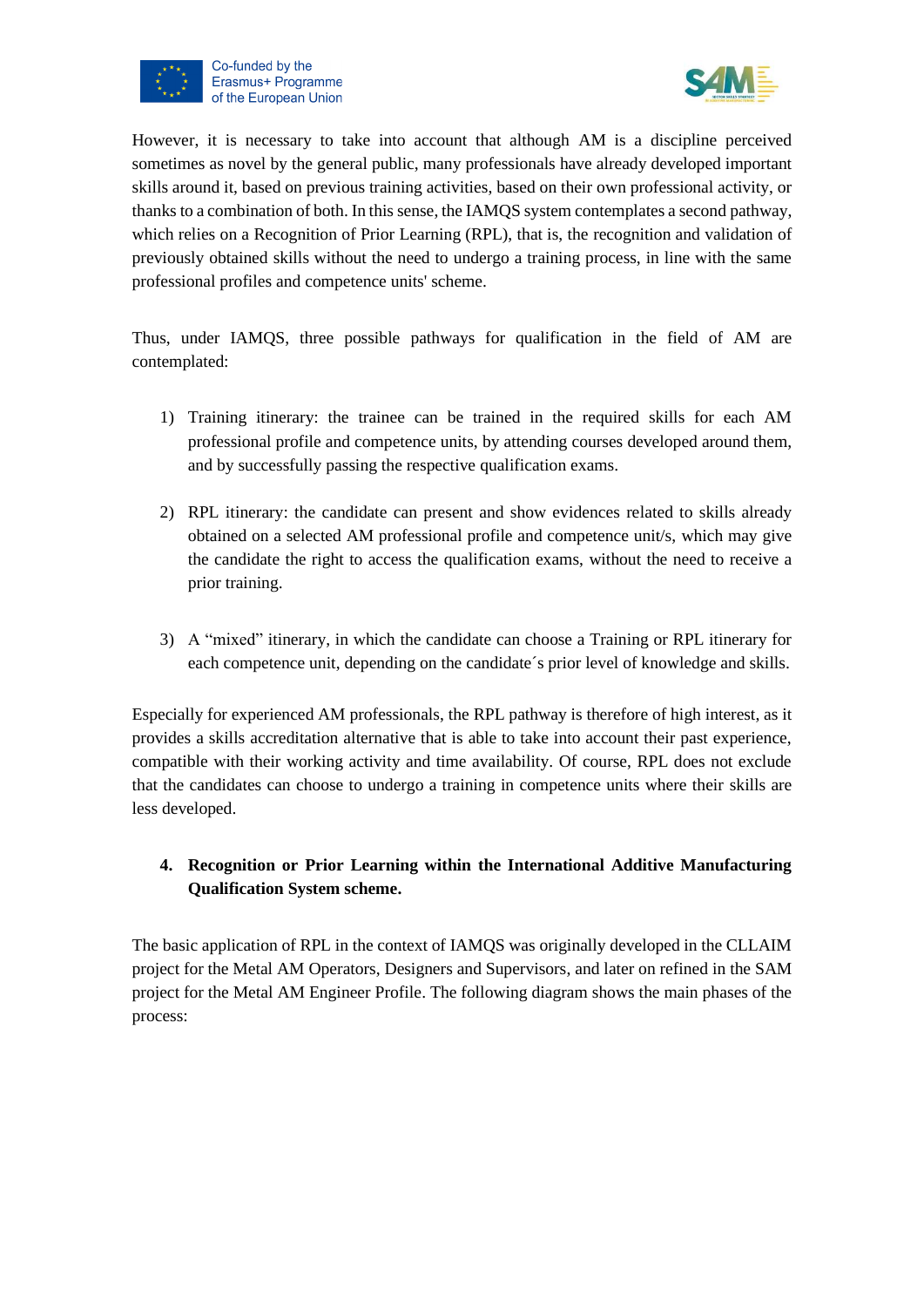





*Figure 2: RPL Scheme and phases<sup>13</sup>*

Taking into account that the previous scheme is applicable for each competence unit, the fundamental steps can be summarized as follows:

- Phase 1: Information and documentation. To access the process, the candidates must provide (to an authorized training body, ATB, authorized to provide training within the IAMQS scheme) with sufficient information to evaluate their profile. In this way, the candidate provides data and documentation on previous background in relation to the profiles and competence units to which the candidate is applying.
- Phase 2: Recognition. The information provided in the previous phase is evaluated by the ATB, determining if the candidate can access the accreditation process via RPL, or if the candidate must take the training courses that correspond to each competence unit in which the previous knowledge and experience shown by the candidate may be evaluated insufficient.
- Phase 3: Assessment. If as a result of the previous phase the candidate has been considered suitable for being assessed under a RPL itinerary for a specific competence

<sup>&</sup>lt;sup>13</sup> This diagram is extracted from the document "Definition of Professional Profiles Design & Review Process and AM Sectoral Framework to Sustain and Feed the AM Qualification System" (deliverable from SAM project). For accessing the full document, follow this [link.](https://www.skills4am.eu/documents/D3.1%20Methodology%20review%20and%20design%20PP_M34.pdf)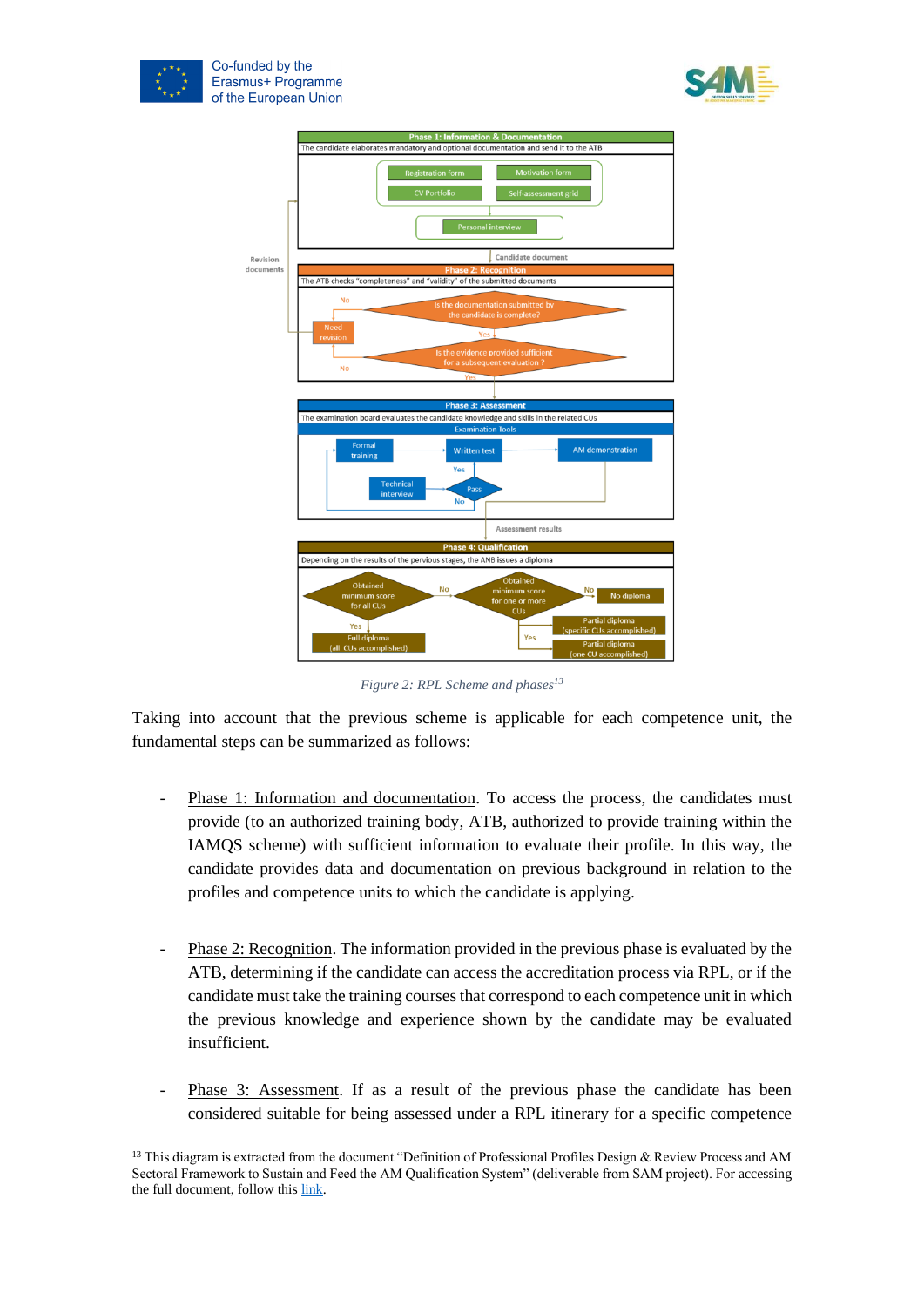



unit, the candidate is subjected to a technical interview, based on a questionnaire that is specific to each competence unit. Passing successfully the interview entitles the candidate to take the written accreditation exam for said competency unit (as well as the practical demonstration, if demanded by the competence unit as part of the process); not being passed in the interview would lead to a recommendation for the candidate to undergo a training itinerary for said competence unit.

- Phase 4: Qualification. This is a common stage for any of the pathways, in such a way that:
	- o The overcoming of each competence unit will provide the candidate with a partial accreditation for the correspondent competence unit.
	- o A complete accreditation for a professional profile is obtained when all the competence units for that professional profile are overcome.

## **5. IAMQS and RPL as a recognition and accreditation option for current professionals in additive manufacturing.**

New technologies traditionally pose challenges when it comes to creating training paths and alternatives for skill recognition. Schemes exclusively focused on mandatory training activities, which are key options for accessing a qualification, are insufficient nowadays, at a time in history when technology advances are fast and with many ramifications, that these schemes alone can´t satisfy the demands, either for skills creation, but especially for skills recognition. Besides, the number of professionals accumulating skills in AM through direct experience in work environments is consistently growing. Fortunately, a scheme such as IAMQS provides an additional RPL itinerary, capable of providing these professionals with a more direct path to obtaining skills recognition and a professional profile accreditation.

### **Final remarks**

As previously described, SAM project is an important initiative in the implementation of an internationally recognizable scheme for developing and accrediting skills in AM. If you want to know more about the process that has been followed to create and update IAMQS professional profiles, we encourage you to consult the public documents that have been generated in the context of the SAM project in its Work Package 3 "Methodology for developing and revising professional profiles and skills"<sup>14</sup>.

<sup>&</sup>lt;sup>14</sup> For more information of SAM project and its results, please follow this [link.](https://www.skills4am.eu/results.html)